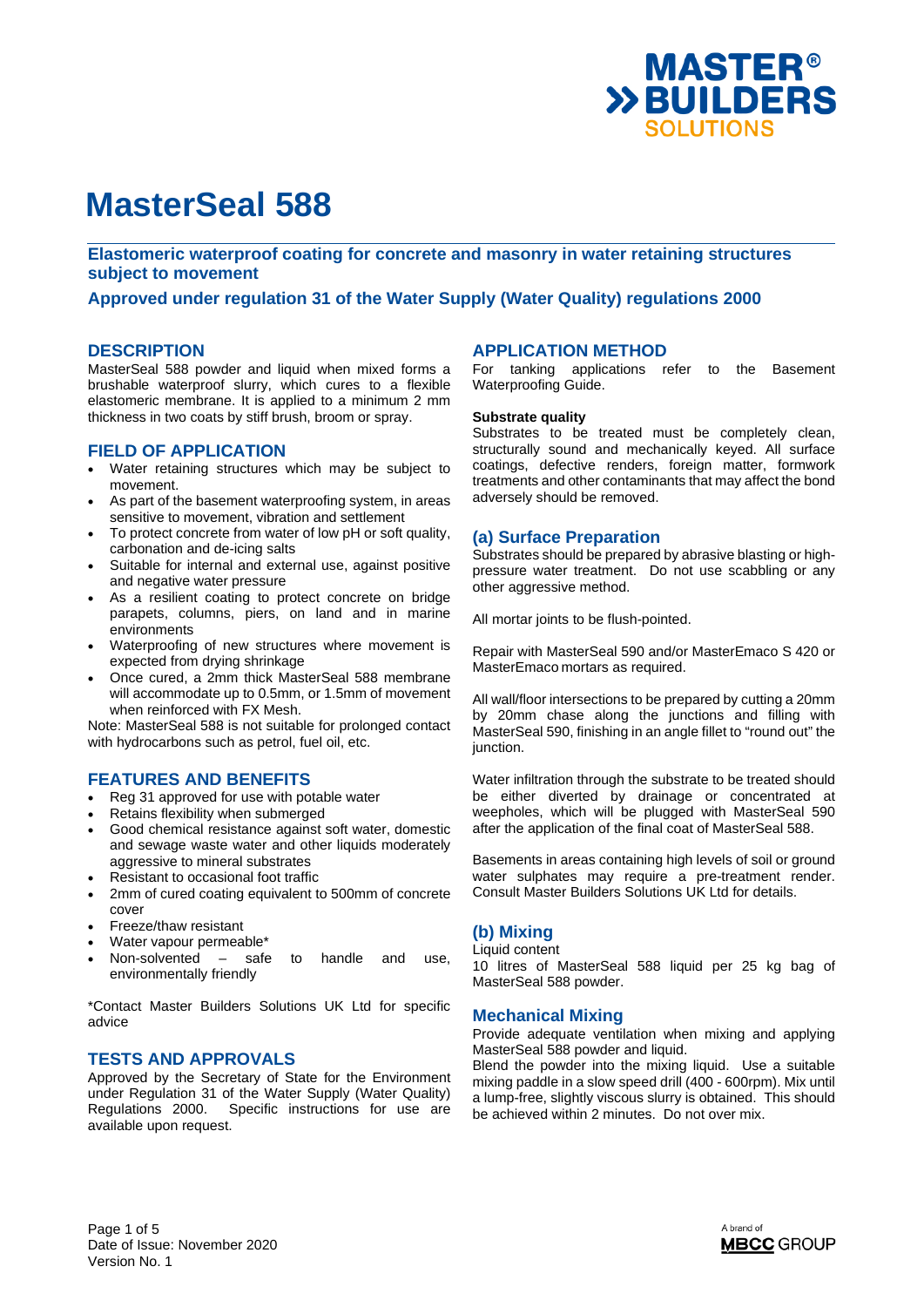

**Elastomeric waterproof coating for concrete and masonry in water retaining structures subject to movement** 

**Approved under regulation 31 of the Water Supply (Water Quality) regulations 2000** 

Allow the mixed material to stand for 10 minutes for full saturation to take place. If applying by spray add 0.4litre of MasterSeal 588 liquid. Re-mix for 10 - 20 seconds before use.

Mixed material must be used within 60 minutes from the start of mixing, or less under hot weather conditions.

Do not re-temper the mix.

## **(c) Application**

Note: Do not apply to frozen substrates or if the ambient temperature exceeds  $30^{\circ}$ C or is below  $5^{\circ}$ C or expected to fall below  $5^{\circ}$ C within 24 hours.

Always apply the mix to a pre-dampened substrate. Highsuction substrates require more dampening than dense substrates. Ensure there is no free standing water on the substrate prior to application. The nominal thickness per coat must be between 1.0 and 1.5mm.

### **Application Methods**

MasterSeal 588 can be applied by \*brush, broom or spray. MasterSeal 588 must not be applied by trowel.

\* A suitable brush will be 6" (150mm) in width and have a short pile comprising stiff nylon bristles of 3" (80mm) in length.

The first coat MUST be worked into the substrate with a stiff brush, while still wet, to ensure an intimate bond to the substrate, even when applied by spray.

#### **FINISHING AND CLEANING**

Tools, equipment and spillages should be cleaned immediately with clean water.

### **CURING**

Damp cure for 24 hours after which time the MasterSeal 588 must be allowed to air dry.

In cold, humid or unventilated areas it may be necessary to leave the application for a longer curing period or to introduce forced air movement.

NEVER use dehumidifiers during curing periods.

# **WORKING TIME**

45 minutes in 20 ºC ambient and substrate temperature.

### **PACKAGING**

MasterSeal 588 powder is available in 25kg bags.

MasterSeal 588 liquid is supplied in 10ltr plastic containers.

#### **COVERAGE**

Approximately 21m² per pack at 1mm thickness in one coat.

Apply 2 coats.

Coverage is influenced by the roughness of the substrate. On rough substrates the quantities required will increase significantly.

### **STORAGE**

MasterSeal 588 should be stored under cover, clear of the ground and stacked not more than 6 bags high. Protect the materials from all sources of moisture and frost.

## **SHELF LIFE**

Rotate stock in order not to exceed the shelf life of 12 months.

### **WATCH POINTS**

• If MasterSeal 588 is used to waterproof fish tanks, it should be washed down after curing is complete with salt water and rinsed with clean water. Repeat the rinsing until the required pH conditions are obtained. Failure to do this and to monitor the pH of the water until stable can lead to the death of fish.

### **HANDLING AND TRANSPORT**

Usual preventive measures for the handling of chemical products should be observed when using this product, for example do not eat, smoke or drink while working and wash hands when taking a break or when the job is completed.

Specific safety information referring the handling and transport of this product can be found in the Material Safety Data Sheet. For full information on Health and Safety matters regarding this product the relevant Health and Safety Data Sheet should be consulted.

Disposal of product and its container should be carried out according to the local legislation in force. Responsibility for this lies with the final owner of the product.

Page 2 of 5 Date of Issue: November 2020 Version No. 1

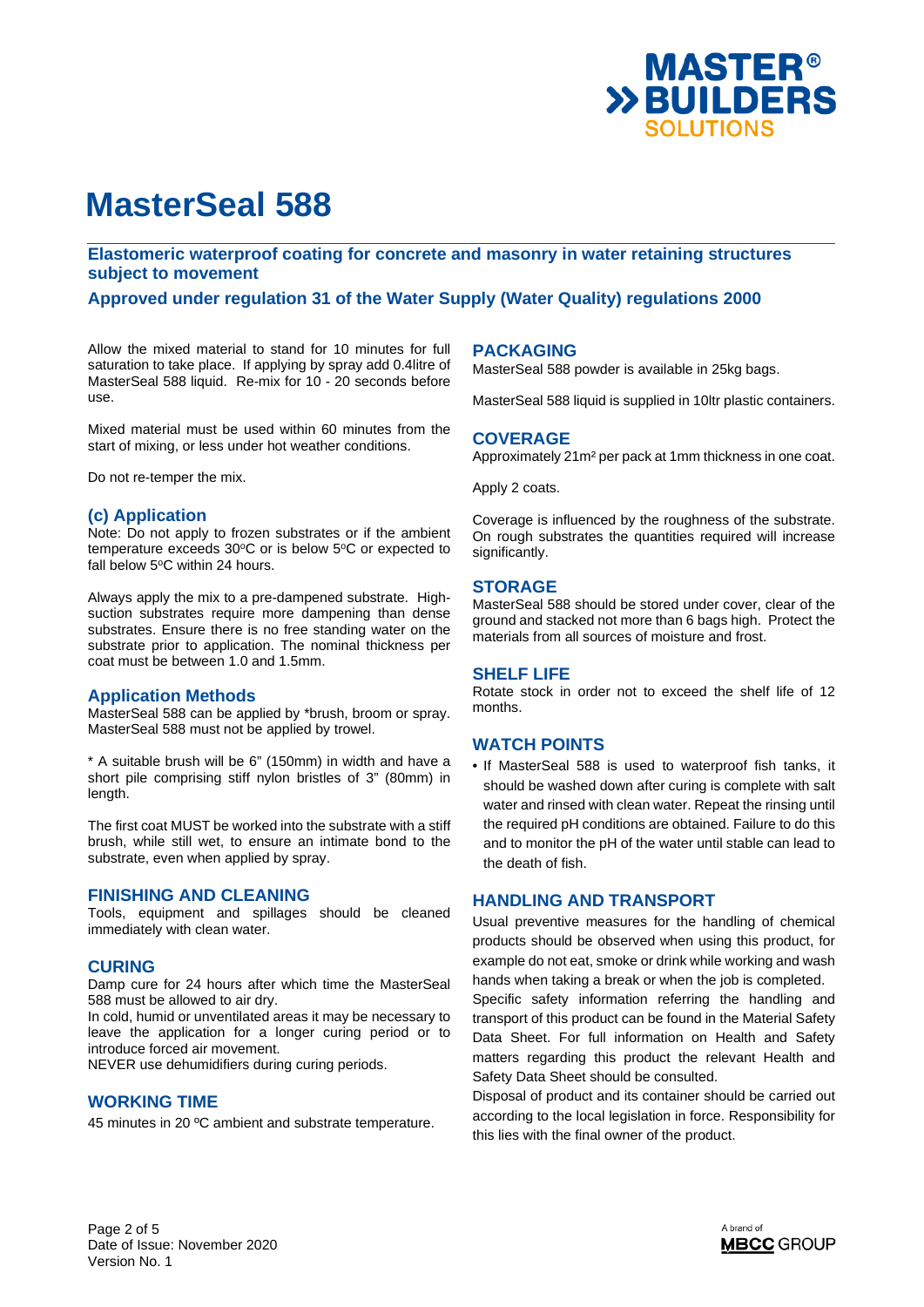

**Elastomeric waterproof coating for concrete and masonry in water retaining structures subject to movement** 

**Approved under regulation 31 of the Water Supply (Water Quality) regulations 2000** 

# **CONTACT DETAILS**

Master Builders Solutions UK Ltd 19 Broad Ground Road Lakeside Redditch Worcestershire B98 8YP Tel: +44 (0) 1527 512255 Fax +44 (0) 1527 503576

www.master-builders-solutions.com/en-gb

© Master Builders Solutions UK Ltd

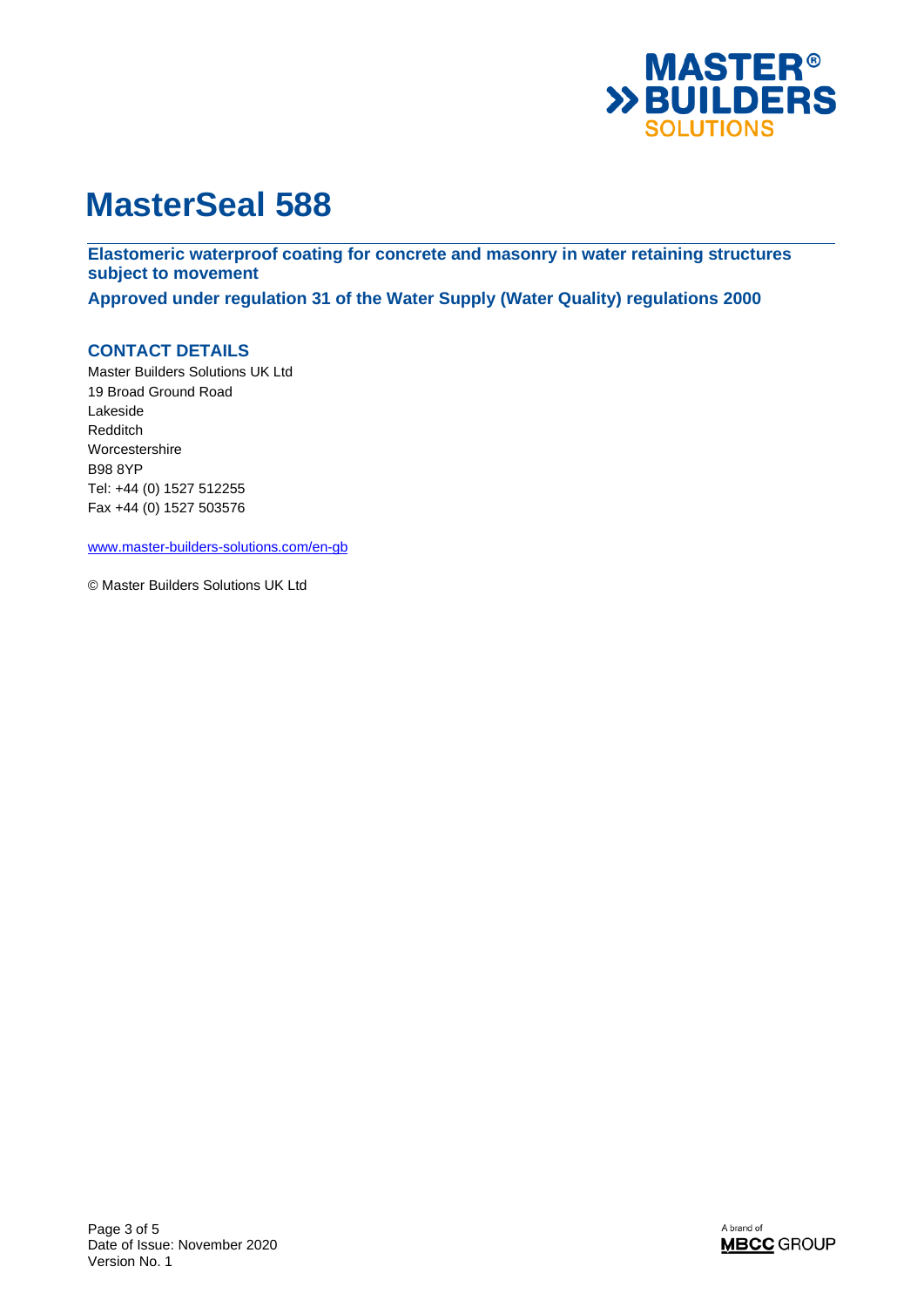

**Elastomeric waterproof coating for concrete and masonry in water retaining structures subject to movement** 

**Approved under regulation 31 of the Water Supply (Water Quality) regulations 2000** 

| <b>Product Data</b>                              |                 |                   |                                             |
|--------------------------------------------------|-----------------|-------------------|---------------------------------------------|
| <b>Property</b>                                  | <b>Standard</b> | Unit              | <b>Data</b>                                 |
| Density of mixed material                        | EN 1015-6       | kg/m <sup>3</sup> | approx. 1680                                |
| Maximum particle size                            | $\blacksquare$  | mm                | 0.6                                         |
| Mixing time                                      |                 | minutes           | Approx. 2                                   |
| Maturing time                                    |                 | minutes           | 10 maxium                                   |
| Workability time                                 | ٠               | minutes           | Within 60 (+20°C)                           |
| Total applcation thickness                       |                 | mm                | $\overline{c}$                              |
| Application temperature (substrate and material) |                 | °C                | from $+5$ to $+30$                          |
| Water vapour permeability                        |                 | μ                 | 985                                         |
| Resistance to chloride ion penetration           |                 | $\%$              | 0.001                                       |
| Tensile strength<br>28 days                      |                 | MPa               | 0.64                                        |
| Ahhesive strength<br>28 days                     |                 | Mpa               | 1.00                                        |
| Freeze/thaw resistance                           | ISO/DIS 4846.2) | $\mathbf{r}$      | No scaling after 50 cycles                  |
| Water absorption                                 | (Astm 642C)     | $\%$              | 1.5                                         |
| Positive side waterproofing                      | ٠               | bar               | 1.5                                         |
| Negative side waterproofing                      |                 | bar               | 1.0                                         |
| Static crack bridging:                           | EN 1062-7       | mm                | $0.5 (+20°C)$                               |
|                                                  |                 |                   | Reinforced with mesh 1.5<br>$(20^{\circ}C)$ |
| CO <sub>2</sub> permeability                     | L,              | μ                 | 100,000                                     |
| Equivalent concrete cover to 2mm of coating      |                 | mm                | 500 (P35 grade concrete)                    |